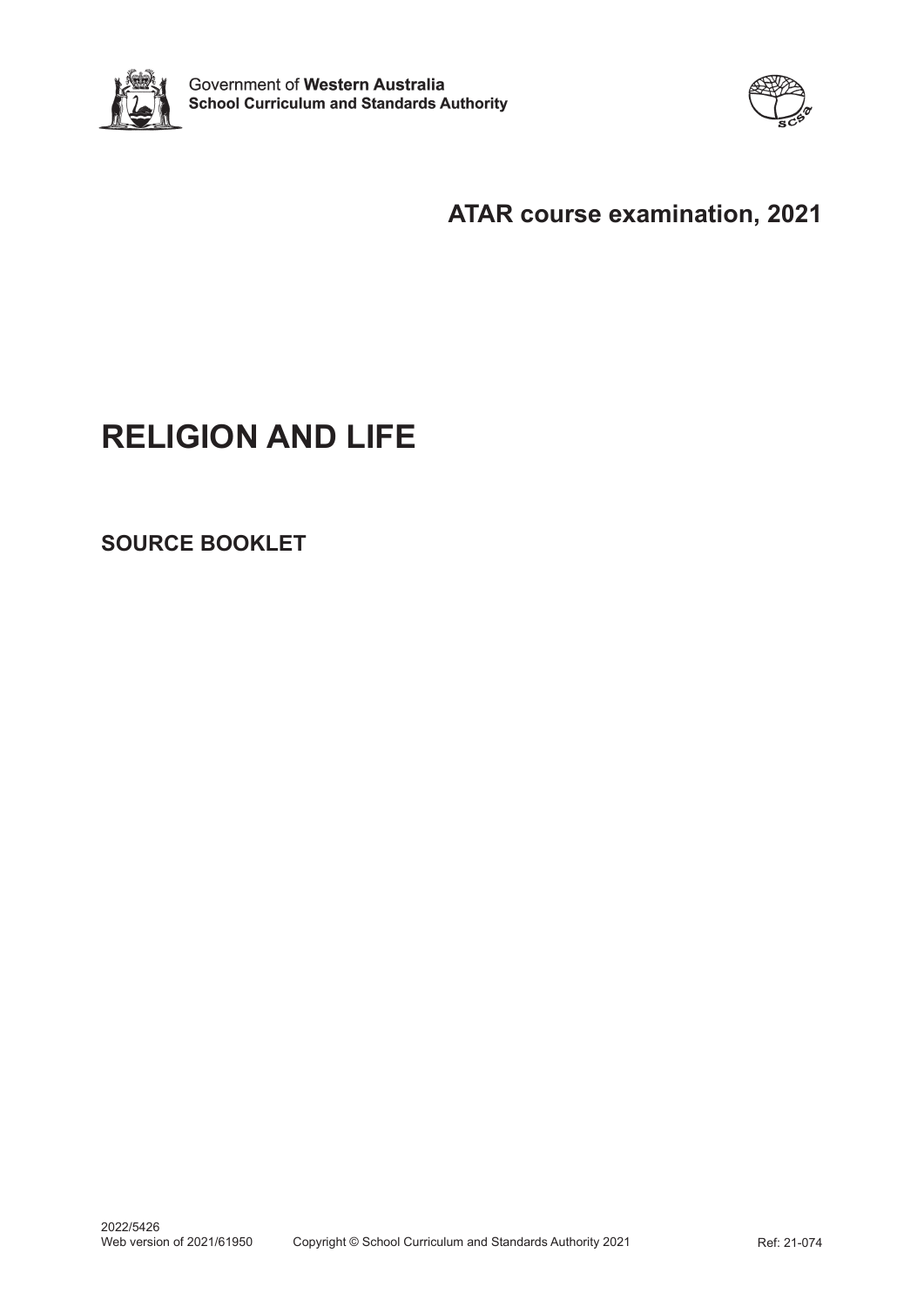# **RELIGION AND LIFE 2 SOURCE BOOKLET**

#### **Question 1 Sources**

Read Sources 1A and 1B and then answer Question 1 in the Question/Answer booklet.

# **Source 1A**

A well-respected company, the Scanlon Foundation has produced this study as part of the *Social Cohesion Report* for 2020. The purpose of this study was to map Australian attitudes towards different aspects of society. The following comments have been drawn from this report.

The 2016 Census indicates that 28% of the Australian population was born overseas, a further 21% of those born in Australia had at least one overseas-born parent.

Birthplace statistics do not, however, indicate the full extent of cultural, linguistic and religious diversity, as country of birth does not capture the extent of diversity among the second generation, those born to immigrant parents. A fuller insight is provided by religious identification, and by language spoken in the home.

While the census provides the best indication of the religions of the Australian population, it is only a partial measure, as religion is an optional question in the census. It is likely that the census undercounts adherents of many faith groups.

| Religion                   | 2006       | 2016       | %increase / decrease |
|----------------------------|------------|------------|----------------------|
| <b>CHRISTIAN</b>           |            |            |                      |
| Anglican                   | 3,718,248  | 3,101,187  | $-16.6%$             |
| <b>Roman Catholic</b>      | 5,126,885  | 5,291,839  | 3.2%                 |
| Other                      | 3,840,695  | 3,808,579  | $-0.8%$              |
| <b>Total Christian</b>     | 12,685,828 | 12,201,605 | $-3.8%$              |
| NON-CHRISTIAN              |            |            |                      |
| <b>Islam</b>               | 340,392    | 604,244    | 77.5%                |
| <b>Buddhist</b>            | 418,758    | 563,675    | 34.6%                |
| <b>Hinduism</b>            | 148,125    | 440,303    | 197.3%               |
| Judaism                    | 88,831     | 91,023     | 2.5%                 |
| Other religions            | 109,026    | 221,593    | 103.2%               |
| <b>Total non-Christian</b> | 1,105,124  | 2,027,844  | 83.5%                |
| No religion*               | 3,706,553  | 7,040,715  | 90.0%                |
| Not stated                 | 2,223,957  | 2,132,167  | $-4.1%$              |

# **Source 1B**

\*In 2016 'no religion' was reclassified as 'Secular beliefs, other spiritual beliefs and no religious affiliation'.

**Source:** Australian Bureau of Statistics Census of Population and Housing, 2006 and 2016.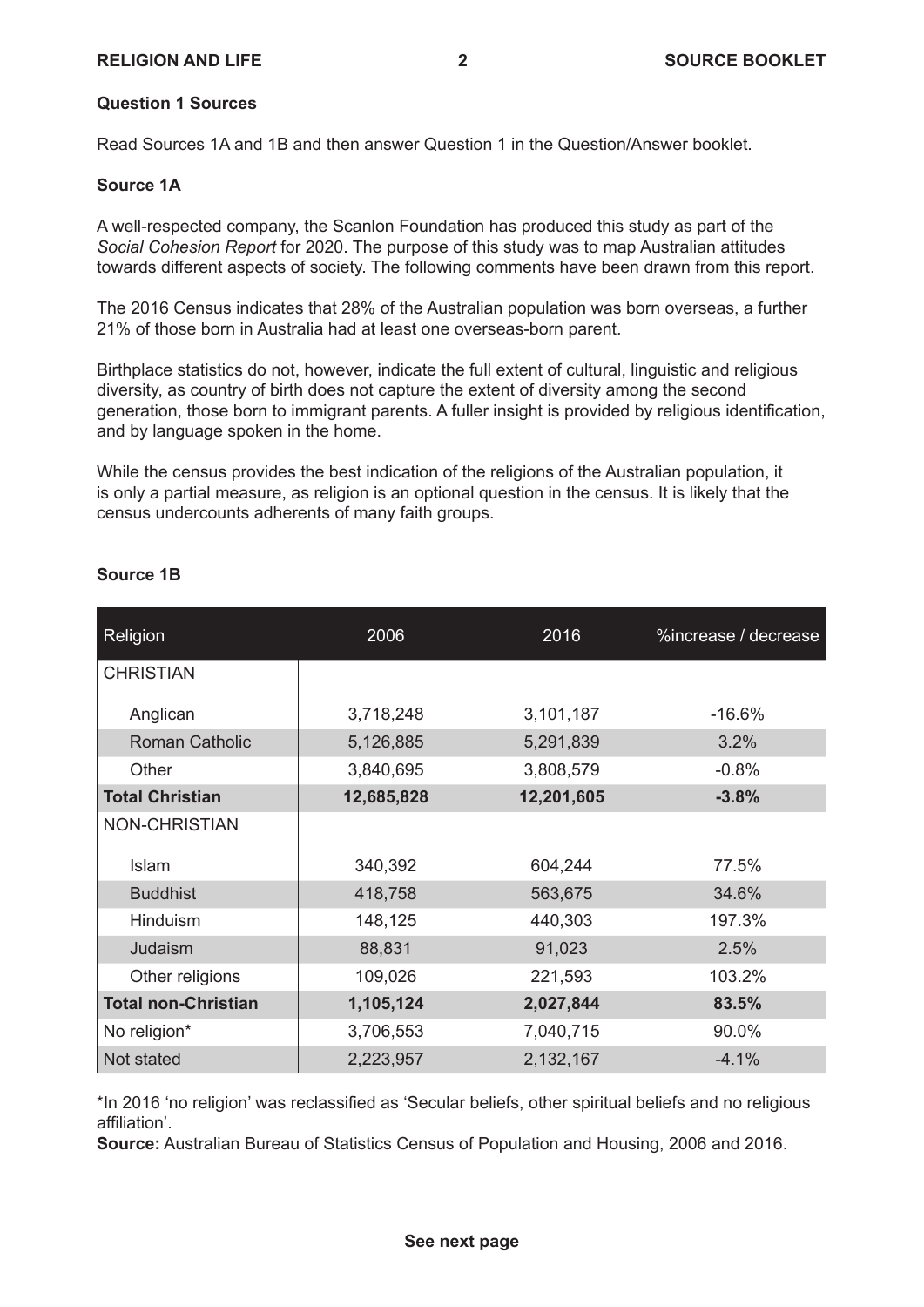## **Question 2 Sources**

Read Sources 2A and 2B and then answer Question 2 in the Question/Answer booklet.

#### **Source 2A**



#### **Source 2B**

Homelessness in Australia is worsening; rough sleeping is increasing, demand for services is getting higher and we are in a national housing crisis. But why, in Australia, in the 21st century – the land of a 'fair go' and opportunity – do we have 116,000 Australians experiencing homelessness on any given night?

A large contributing factor to the housing crisis in the last few decades, has been laws such as 'negative gearing' that have encouraged people on middle and higher incomes, not just professional developers, to buy investment properties. As a result, there is less housing available to buy or rent, which increases the demand and therefore price and competition.

For people on Newstart, very low incomes, receiving pensions or who are unable to find work, the situation is worse because there is no affordable rental property in Australia. Homelessness has increased by 13.7 per cent in the last four years. This number is growing every day and takes many forms; people sleeping rough and in their cars, couch surfing, staying in overcrowded accommodation or paying astronomical fees in private rooming houses. To put it simply – people cannot get back on their feet when they aren't housed.

Housing ends homelessness. Coupled with support; this is critical to break the cycle of homelessness. Support is also critical to prevent people who are in housing stress from entering homelessness. We need strong leadership at all levels of government to make housing affordable for everyone. Access to safe, affordable and secure housing is a right that should be afforded to everyone in our society.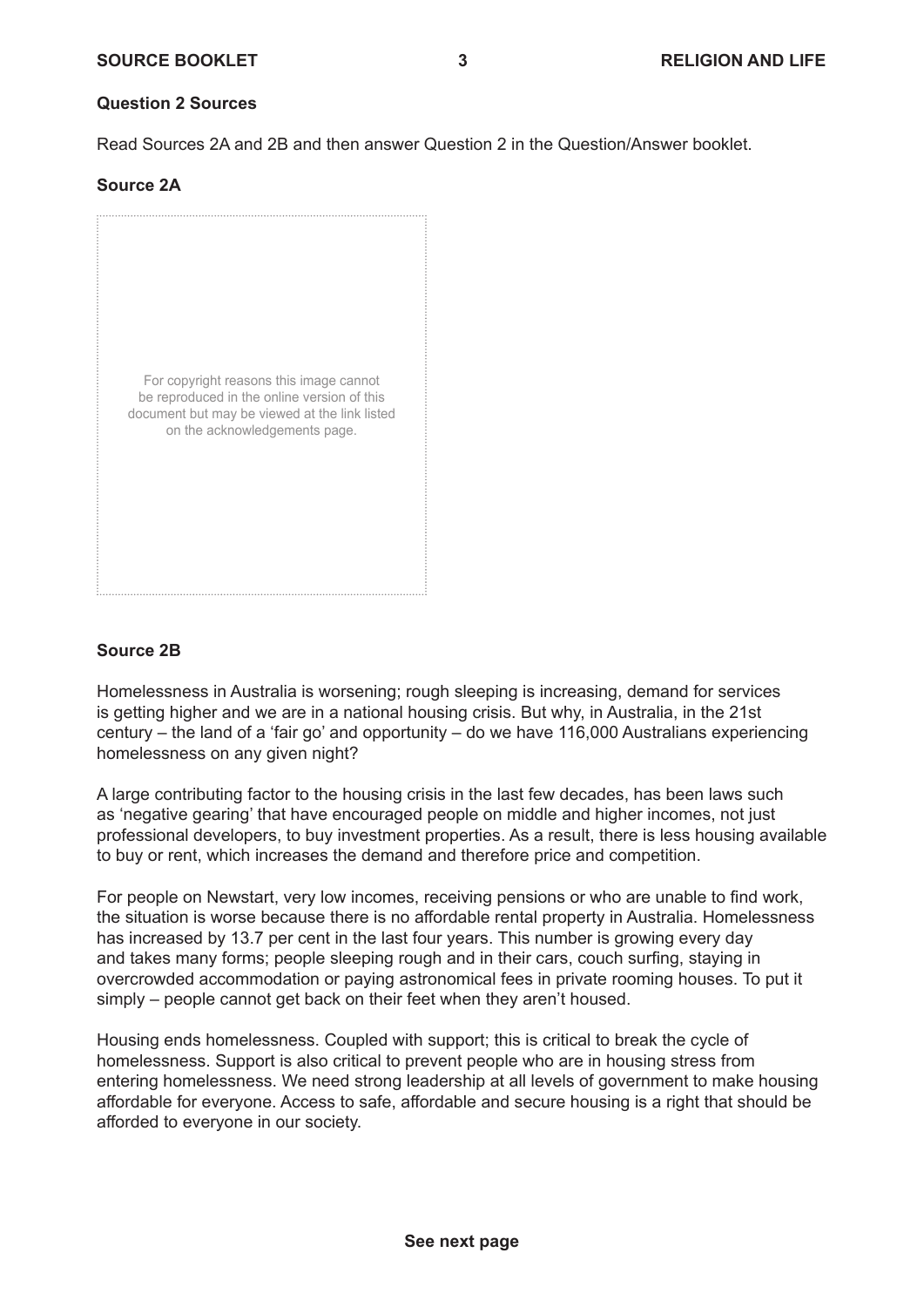# **RELIGION AND LIFE 4 SOURCE BOOKLET**

#### **Question 3 Sources**

Read Sources 3A, 3B and 3C and then answer Question 3 in the Question/Answer booklet.

#### **Source 3A**

Union membership:

Over the last forty years there has been a sharp decline in union membership in Australia. There were just over 1.5 million union members in 2016, compared with just over 2.5 million in 1976.

Reasons for the decline in union membership can be attributed to:

- a steady decline in employment in industries that traditionally had high concentrations of union membership, such as large-scale car manufacturing, printing, textiles, clothing and footwear
- strong growth in employment in service industries that have traditionally had relatively low union presence, such as retail trade, accommodation and food services
- the growth in part-time and/or casual employment across most industries and occupations, and the relative decline in the permanent and full-time employment share of total employment.

#### **Source 3B**

For copyright reasons this text cannot be reproduced in the online version of this document.

#### **Source 3C**

Sporting membership:

Just one in five Australians now regularly plays competitive sports, down from 27 per cent in 2001, the latest sports participation data from Roy Morgan Research shows. The number of Australians (aged 14+) who regularly play competitive team sports has declined consistently since 2001. The decline in competitive sports participation is apparent across all age groups and both sexes. Participation rates among men and women in most different age groups have shrunk by well over 20 per cent. In 2001, 34 per cent of men and 20 per cent of women (aged 14+) played one or more competitive sports regularly; by 2016 it was just 26 per cent and 14 per cent respectively. Roy Morgan Research states 'Australians are losing their competitive spirit when it comes to playing sport. Instead, more of us routinely go cycling or jogging, hiking and bushwalking, or head to the gym or yoga class'.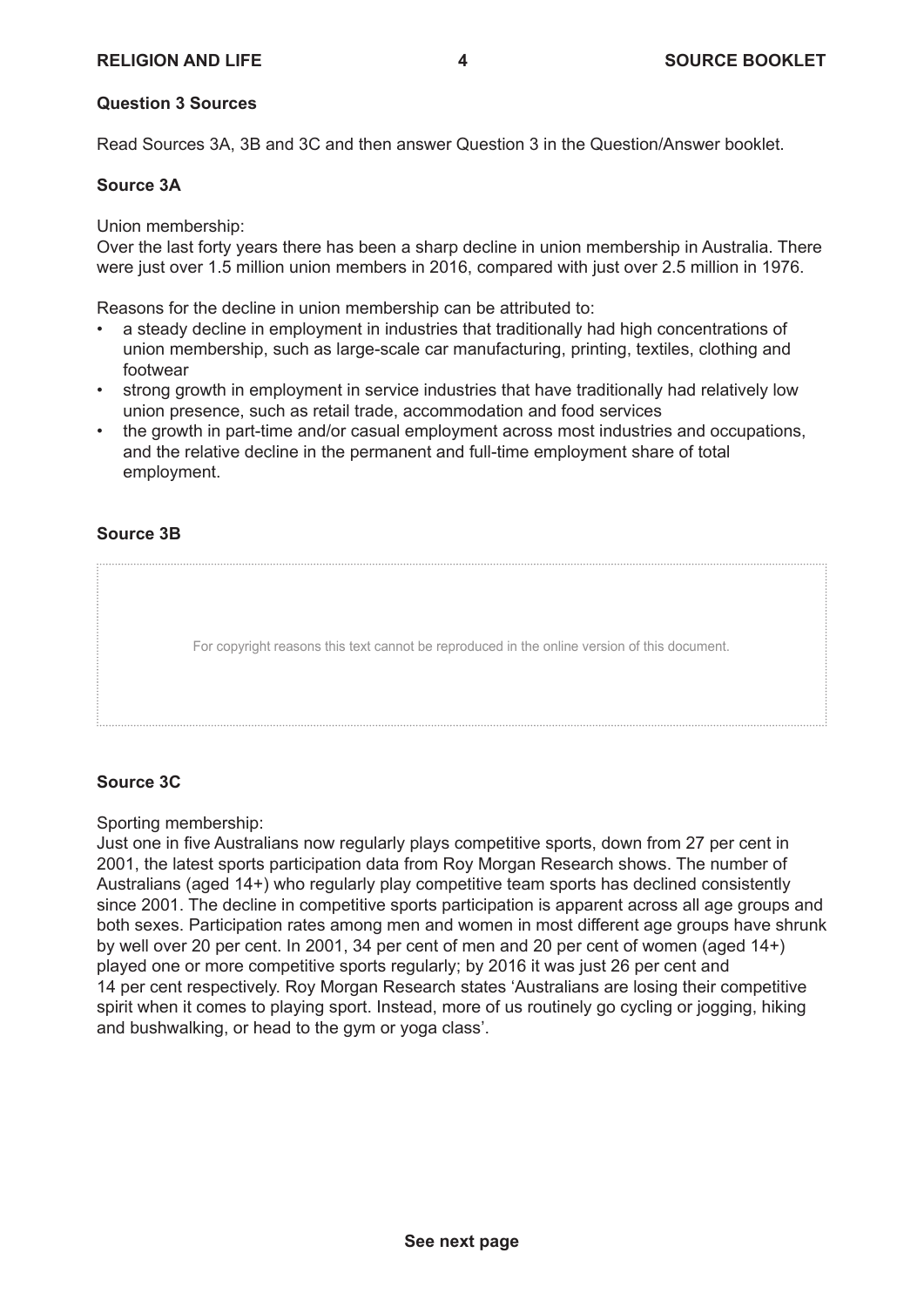#### **Question 4 Sources**

Read Sources 4A, 4B and 4C and then answer Question 4 in the Question/Answer booklet.

#### **Source 4A**

For copyright reasons this text cannot be reproduced in the online version of this document.

\*Extant – means still in existence

# **Source 4B**

For copyright reasons this image cannot be reproduced in the online version of this document but may be viewed at the link listed on the acknowledgements page.

# **Source 4C**

For copyright reasons this text cannot be reproduced in the online version of this document.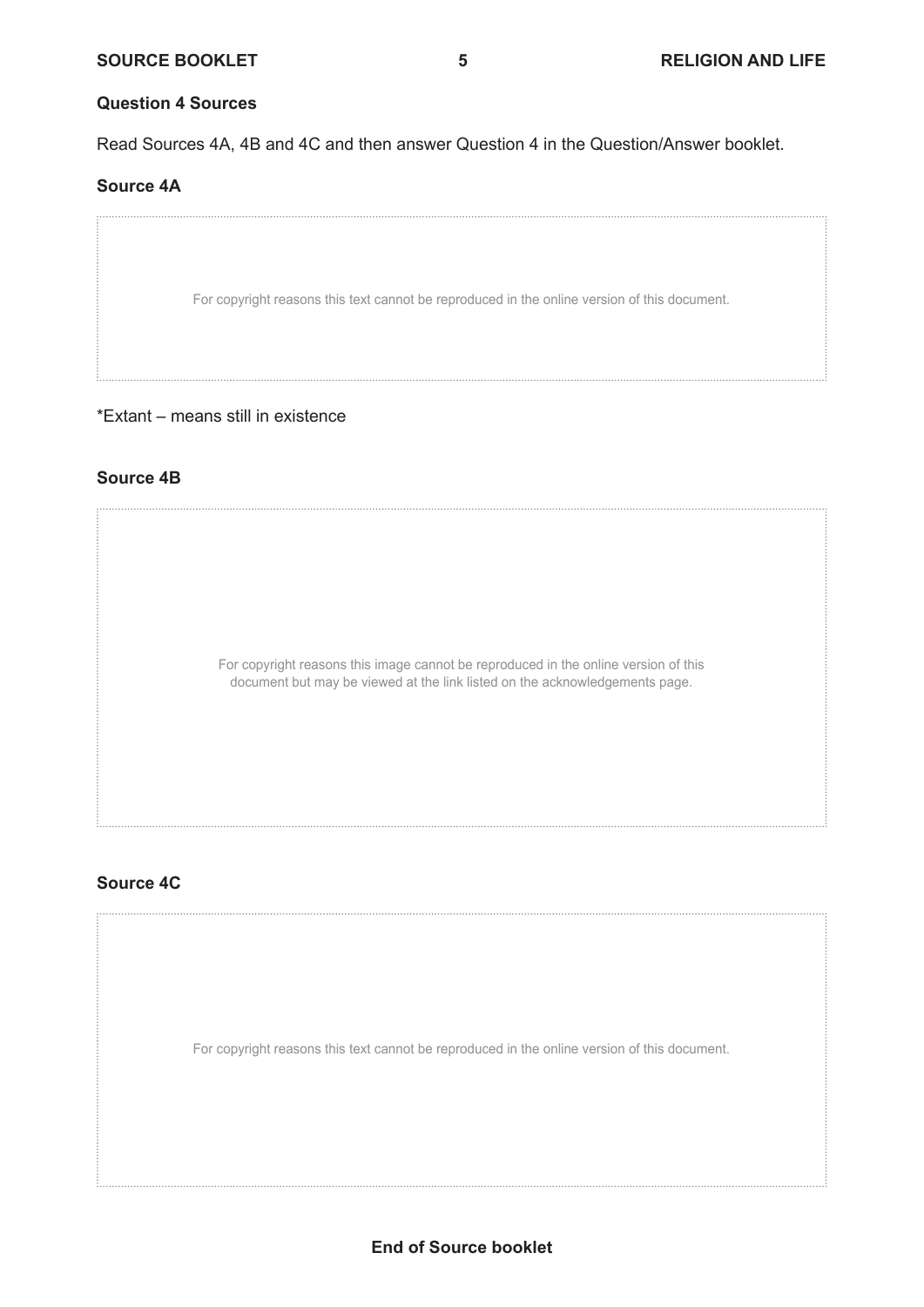**This page has been left blank intentionally**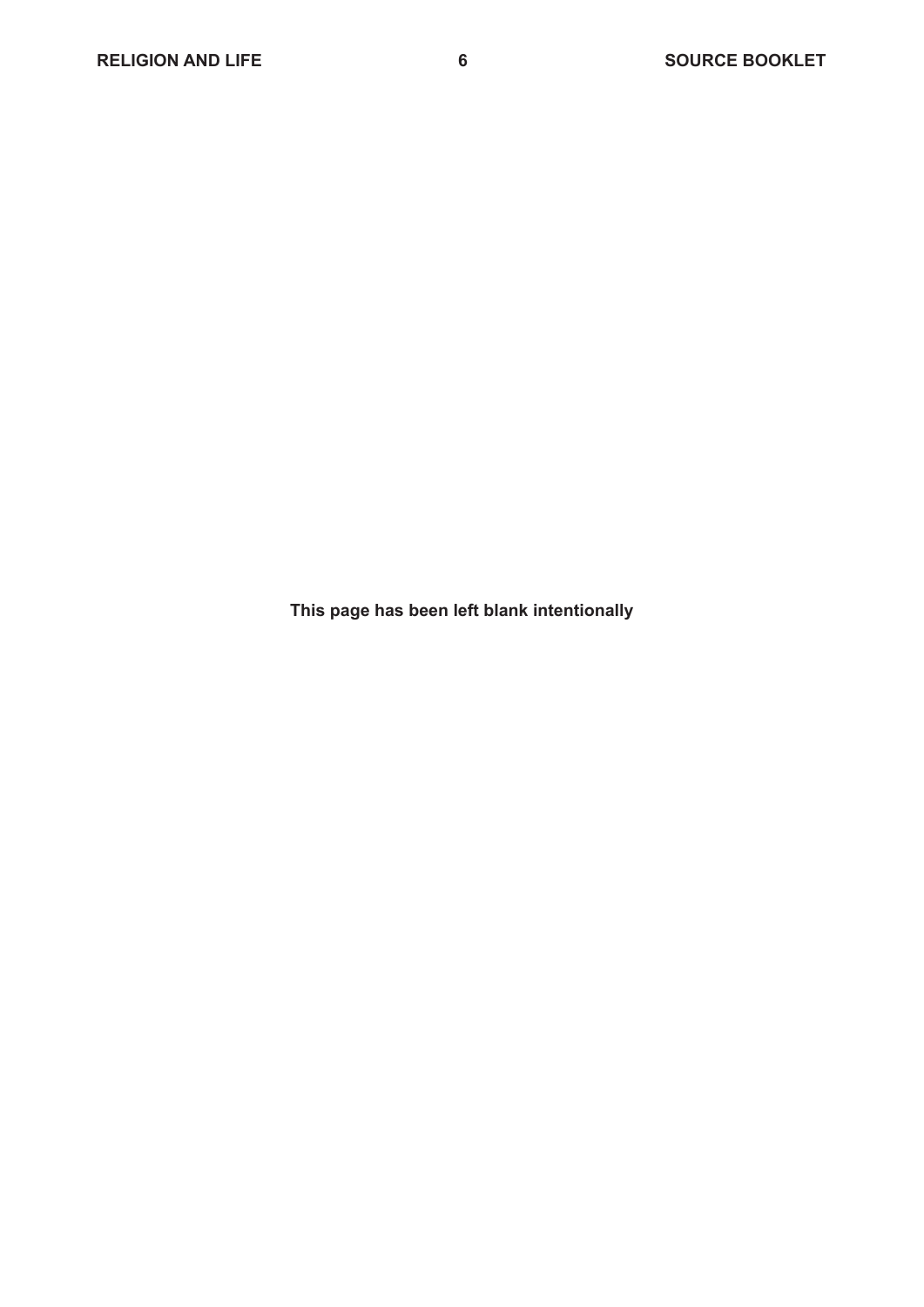**This page has been left blank intentionally**